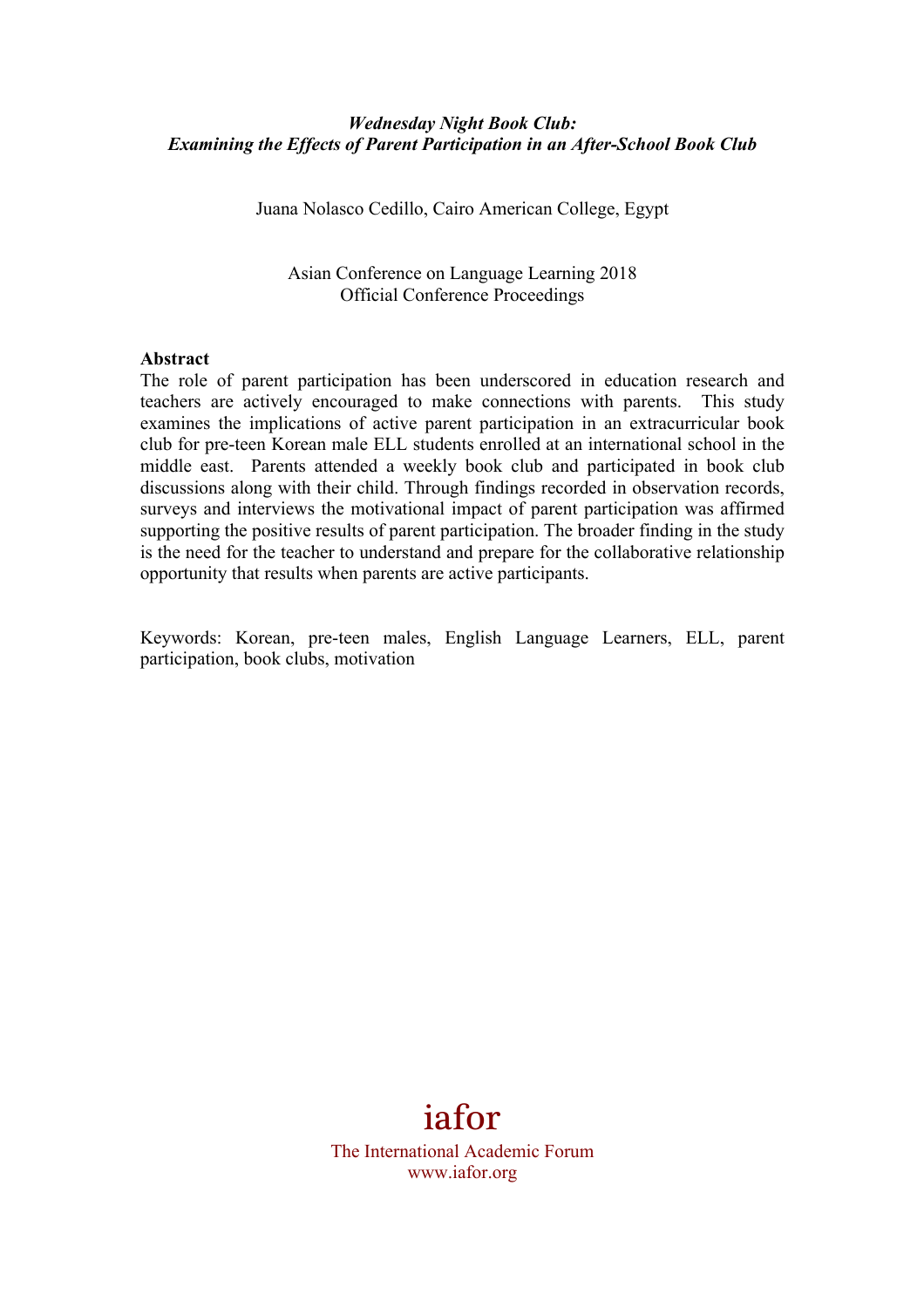#### **Introduction**

I am a member of a book club and enjoy not only the intellectual experience of sharing and discussing the ideas drawn from the reading, but the social aspect of talking with others around a shared experience. One way students grow their skills is through participation in book clubs. At International School Egypt (ISE), students start participating in book clubs in upper-elementary school. Book club groups are 5- 6 students of similar reading levels, reading the same book, selected by genre to fulfill the curriculum requirements. Although book clubs are normal practise within ISE's language arts curriculum, an ELL specific book club, like the Wednesday Night Book Club (WNBC), is not a norm due to the instructional inclusion model ISE follows. Additionally, ELL students are usually not placed in a class with another student, with whom they share a language, particularly if the students are Korean.

The opportunity for an ELL book club came to fruition due to one parent's interested in providing the book club experience for her child. I had considered offering a book club for ELL students and here was the perfect opportunity, validated further by parent interest. Because of the parent's energy and interest in a book club, I decided this was a great opportunity to investigate the impact of direct parent participation in supporting student success. As part of WNBC participation, I asked that a parent directly participate with their child to support the students' discussion skills. My idea was that, as members non-graded book club, parents and children could have conversations about books in Korean or English. With this idea in mind, the research questions for the project became: What happens when parents are active participants in a book club with their child? How are the parent's and child's expectations the same and how do they differ? How is the child's motivation impacted by the parent's participation?

## **Context**

The WNBC was an independent, after-school, parent and child book club whose membership included 4 South Korean boys, grades 5 and 6, and their parents. Additional members included my son and myself. The club met from March 16 to June 1st, Wednesday evenings, from 6-7 p.m. on campus.

## **Participants**

The student membership of the book club was mostly predetermined by the group of parents before the club was organized. Once I learned which students had already been identified to be part of the group, I offered the names of other Korean students for the group, as well as posing the possibility of including my son in the group. I suggested Korean students based upon my prior knowledge of their reading skills and their demonstrated positive attitude towards English. The final membership of the group included included four Korean students, two fifth graders and two sixth graders, and one American, a sixth grader. Four mothers, including myself, were also part of the group. Nearly all the Korean students were at WIDA level 5 Bridging, "Knows and uses social English and academic language working with grade-level material" (WIDA Model, 2012). One sixth grade Korean student was at WIDA level 4 Expanding, "Knows and uses social English and some technical academic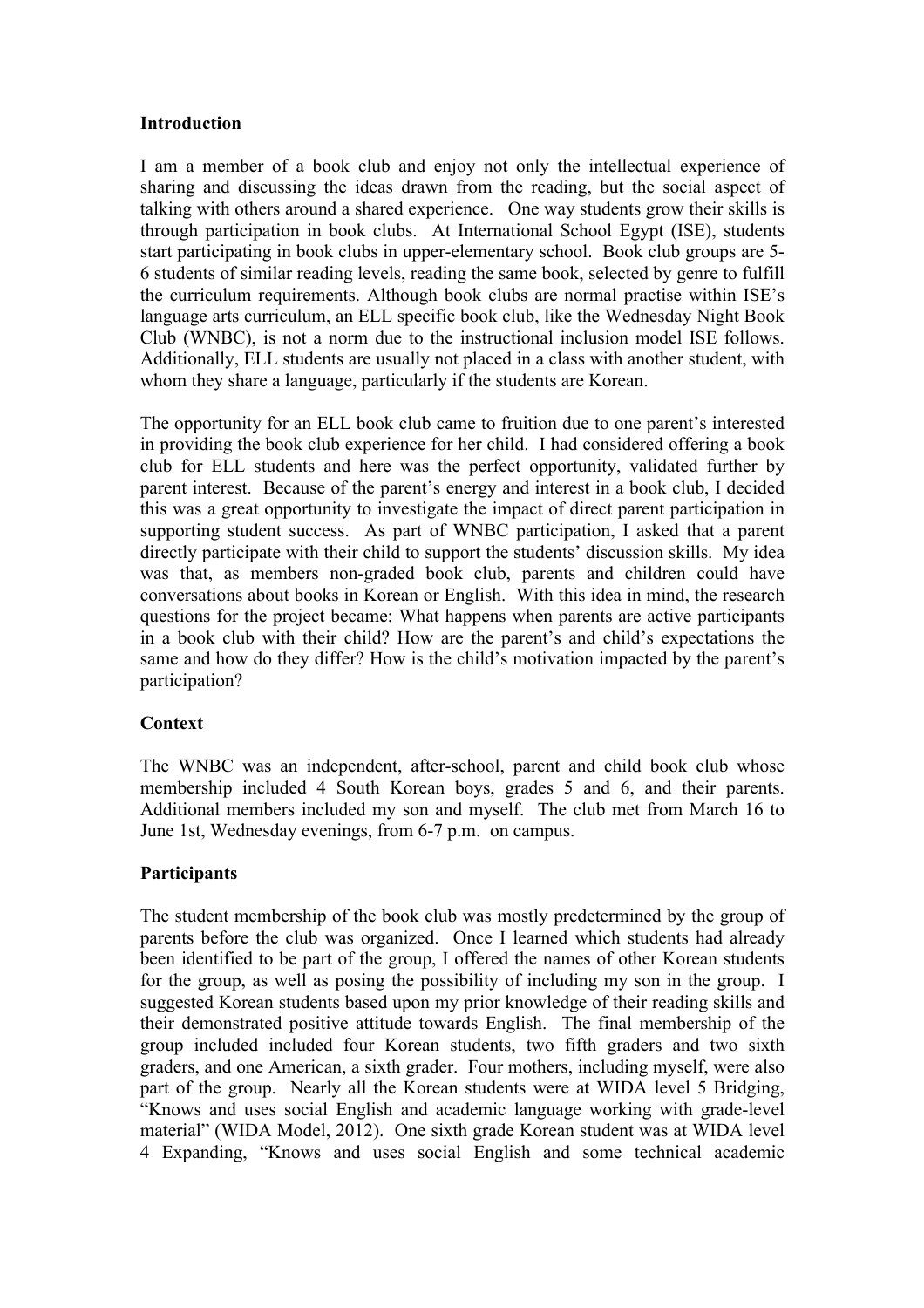language" (WIDA Model, 2012). None of the students in the book club were new to a non-Korean school environment.

The second group of participants were the students' mothers. All the women had university degrees, earned in Korea or abroad. The women also represented varying degrees of English language proficiency in speaking, reading, listening and writing, specifics were not assessed. All the women also demonstrated a familiarity with a number of different English language children's books. These impressions of the women are not documented on a demographic survey, rather they were pieced together from conversations, observations and personal correspondence, prior to and during the WNBC.

The last source of data, came from my own reflections after each book club session from the beginning of the project. The reflections evolved as time progressed. Additionally, because my son and I also participated as members of the group, I had a grounding point for my expectations of what I might expect from the students' participation, because of the sometimes pointed feedback provided by my son.

### **Literature Review**

Marland (2011) detailed her experiences running an extra-curricular book club in South Korea for university students. Marland's article described the use of roles assigned to each group member as an organizational tool for learning. Following Marland's lead I looked to Furr (2003) for the descriptions of the roles. A key difference between WNBC and Marland's was my decision to use regular books rather than a graded reader. The parents and the students in the WNBC expected to read regular books as was the norm in the classroom.

Furr (2003) used literature circles with Japanese university students. He agreed with American teacher, Harvey Daniels' (2002) conclusion that while adults enjoy discussing books, the response of students in the classroom was less than favourable. In an effort to change the attitudes of his students, Furr introduced literature circles including the use of defined roles. He noted visible proof of improved reading engagement when the students had specific roles to prepare prior to each meeting. According to Furr, the normally quiet students shared their ideas, used the text to support their ideas, wrote in preparation to share their ideas, and developed autonomy and joy in reading. All of these were outcomes I hoped for in the WNBC. The roles Furr described include: group discussion leader, summarizer, connector, word master, passage person, and culture collector. For the WNBC, I did not assign culture collector, deciding to take that role on myself.

Gambrell (2011) investigated engagement and identified seven influencing facets: relevancy, wide access, time for sustained reading, opportunity to choose, social interaction about the text, success with challenging texts, and appropriate incentives. Within the context of the book club, I found a link to each of Gambrell's dimensions. Wide access to a wide variety of materials was combined with the opportunity to choose when the book selections were made. For WNBC members, social interaction and success with challenging text opportunities happened in person during the Wednesday night meeting and digitally via the padlets. As the weeks progressed, I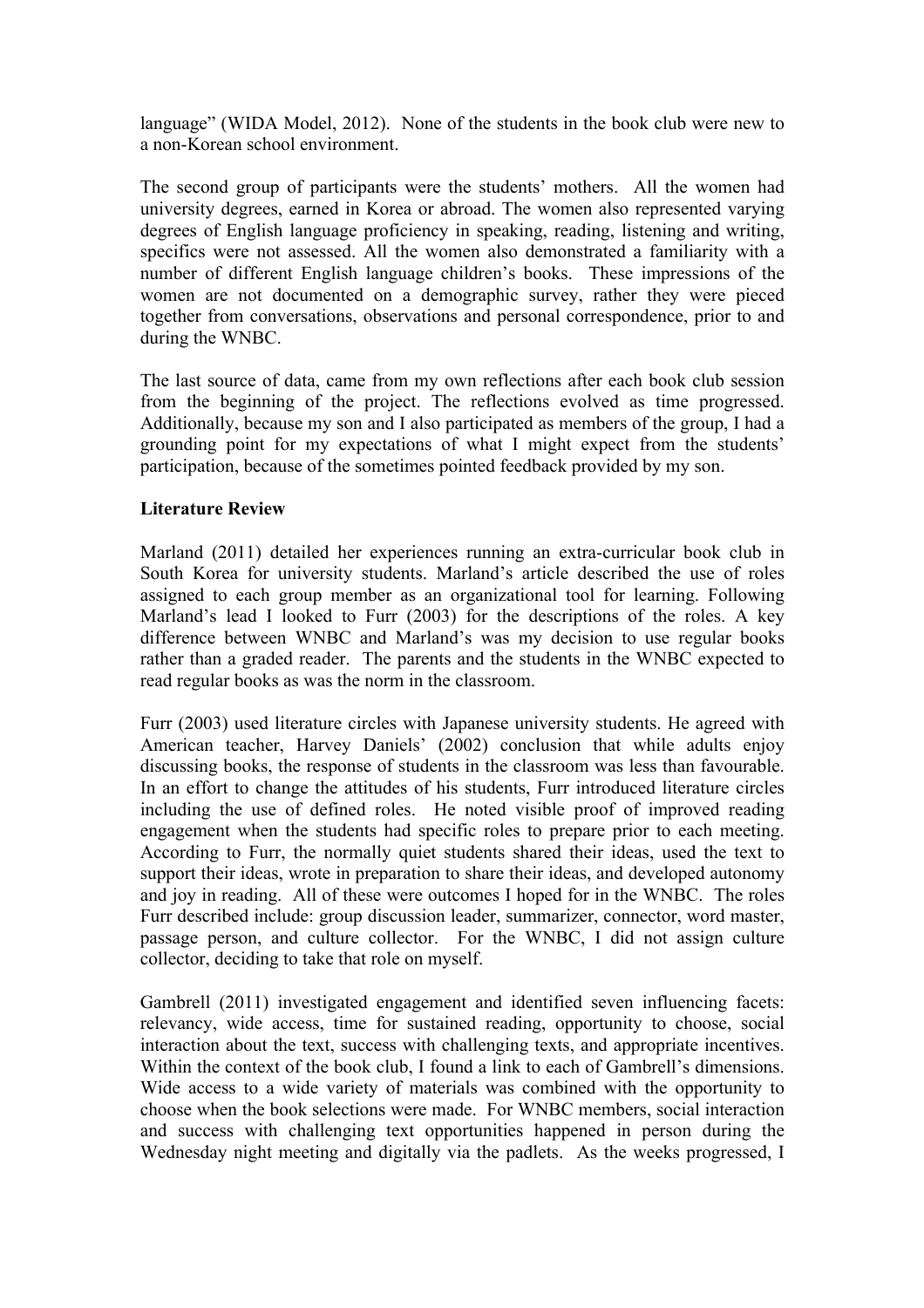noted issues with relevancy, not only to the reading, but to the reasons for reading, particularly as the text difficulty increased.

Ivey (2014) offered further examination of motivation demonstrated as engagement. She posited that when students could not identify relevancy for themselves and develop autonomy, engagement would also likely not be developed affecting motivation. Although the specific context of Ivey's work was Reader's Workshop, a reading instruction approach, I thought the findings relevant because of the focus on encouraging choice and autonomy to encourage motivation while reading. The students had a voice in choosing what they read, I provided the organizational structures to support relevancy and autonomy through opportunities to make authentic choices.

Malloy et al's (2013) Motivation to Read Profile (MRP-R) for students in grades 2-6 served as the motivation measurement tool used for the project. While the survey was meant to gather attitude changes over the course of a year, the scope of this project was quite short. The survey thus served as a starting point and provided a glimpse into initial attitudes.

Ireton (2008) also underlined the impact of the home, and the role of the parents in education. She wrote a brief article for early childhood professionals encouraging the use of parent's observations to inform decisions for a child's development. The article explored the tenant that parents are experts on their children and included a list of questions. Ireton's questions were modified to focus on reading activities to create the parent survey administered in the final weeks of the project.

#### **Research Interventions**

The design of this project included a number of different interventions, some of which changed over the time span of the WNBC.

From the first week of the WBNC, I implemented the use of digital media in the form of an electronic on-line bulletin board, or padlet (padlet.com). Bromley, et al (2014) encouraged the use of technology and multimedia approaches for literacy circles to support reading and expand student learning beyond the text by including visuals to support the text, as well as providing opportunities for shared discussion and project collaboration. Because the club only met one time a week, I created a total of four padlets for the WNBC. The first padlet contained book trailers from youtube.com to introduce the books up for selection. The other three padlets included discussion summaries, questions to consider, vocabulary reminders, and assigned roles. Two book padlets also included audio versions of the book as a scaffold for students and parents.

The padlets also included descriptions of the roles meant to be rotated among the club membership. Role assignment started with the first book, *The One and Only Ivan* (Ivan). I assigned the roles Furr (2003) described: group discussion leader, summarizer, connector, word master, passage person, and culture collector. I decided to adopt the use of roles for the WNBC because they mirrored roles the students were already familiar with from the language arts curriculum. The roles, rotated among the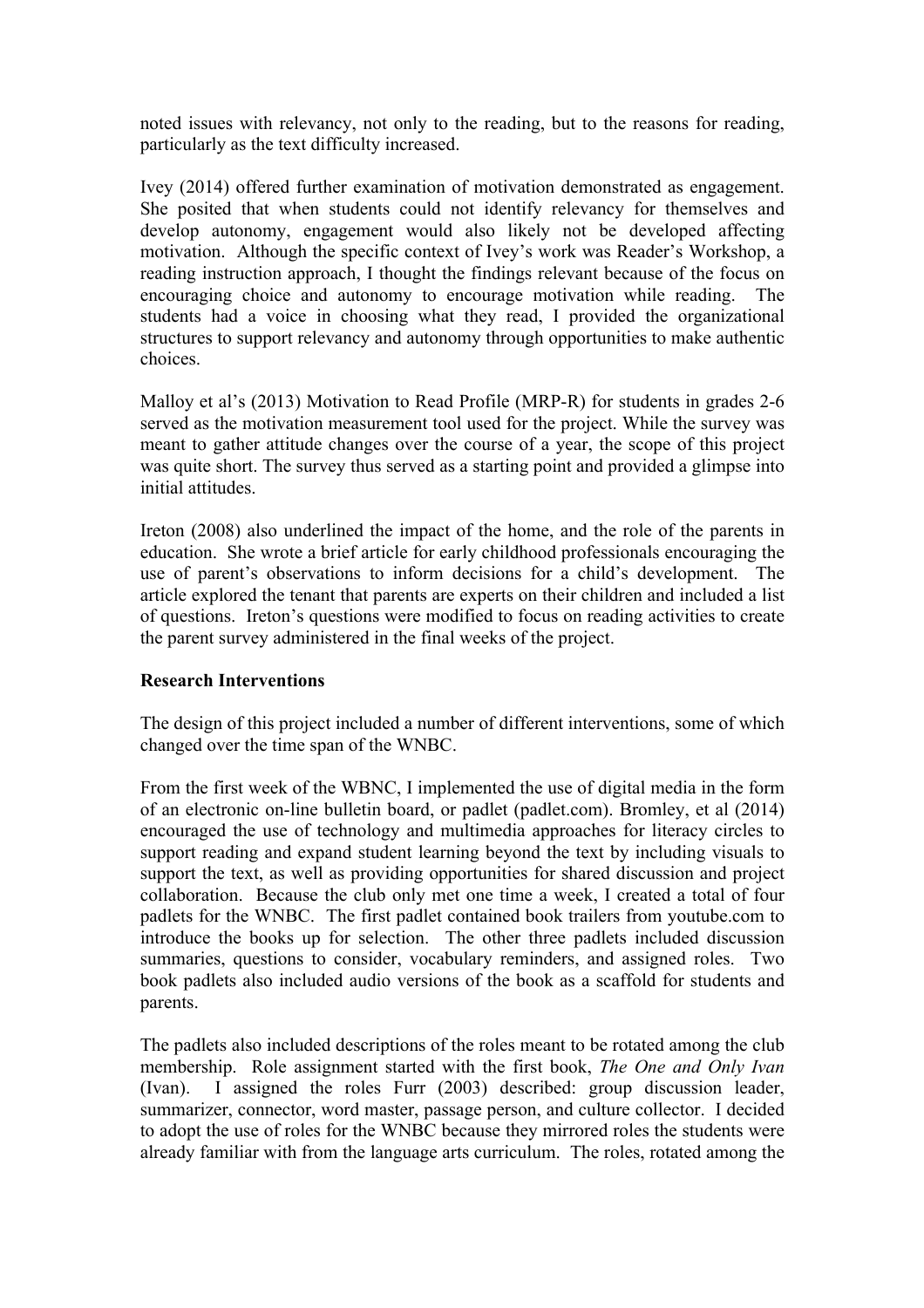WNBC student members for the three weeks we discussed *Ivan*. After *Ivan*, I made adjustments to the role assignments. I assigned two students the role of connector, in the hope of supporting the development of relevancy from text to reader, and therefore support engagement and motivation as suggested by Gambrell's (2011) research.

Another intervention included on each padlet was the creation of a vocabulary list from words generated at each meeting. The word master selected 4-5 words, shared the sentence, and the page number, where the word was found. With that information, the group discussed the word and tried to determine a definition using various strategies. According to Beck et al (2015) the usual strategies for vocabulary comprehension are not always effective because fiction texts are rarely written to be instructional. Strategies like reading the word in context or substituting known words for the unknown word, even using a dictionary can be ineffective if the student's vocabulary is limited, a common challenge faced by ELL students. In response, I supplemented the discussion by using the words in sentences or discussing nuanced meanings, approaches recommended by Beck et al. Prior weeks' vocabulary was reviewed orally at each book club meeting and reinforced on the padlets. Finally, I used ten vocabulary words discussed throughout the meetings to create a quizlet which the students played multiple times at the last session.

In a move away from padlet, I varied the way students chose which book to read; however regardless of the way the choice was presented, the students were were offered a bound choice (Gambrell, 2011) of pre-selected books. Where Marland (2011) met student needs by using a graded reader, or adapted text, I provided students with a list of books appropriate to the group's overall reading. Marland applied Krashen's (2011) comprehensible input hypothesis to guide the choice of texts based upon students' diagnosed reading level. The application of Krashen's hypothesis made sense and also followed instructional practice I was familiar with. Furr (2003), whom Marland referenced, used short stories in his reading club. I considered this option and presented it as a possibility to the parents. In the end, full regular texts where what the students were offered.

Finally, as the last intervention, I requested that a parent attend the WNBC as an active participant in book club discussions along with the children. I included parents on the email with the updated padlets every week, drew the parents into discussion as naturally as possible by directing questions to them, soliciting comments, etc., and experimented with seating arrangements to better include parents in the discussion.

## **Data Collection**

Data collection occurred in three stages over the course of the research project. Stage One collection included documentation of the project from the first book club meeting on March 16 to the final meeting on June 1. Stage Two data collection started on April 20, coinciding with the start of the second book, *The Graveyard Book,* and continued through June 1. Stage Three, the final stage, commenced on May 4 and ended on June 1.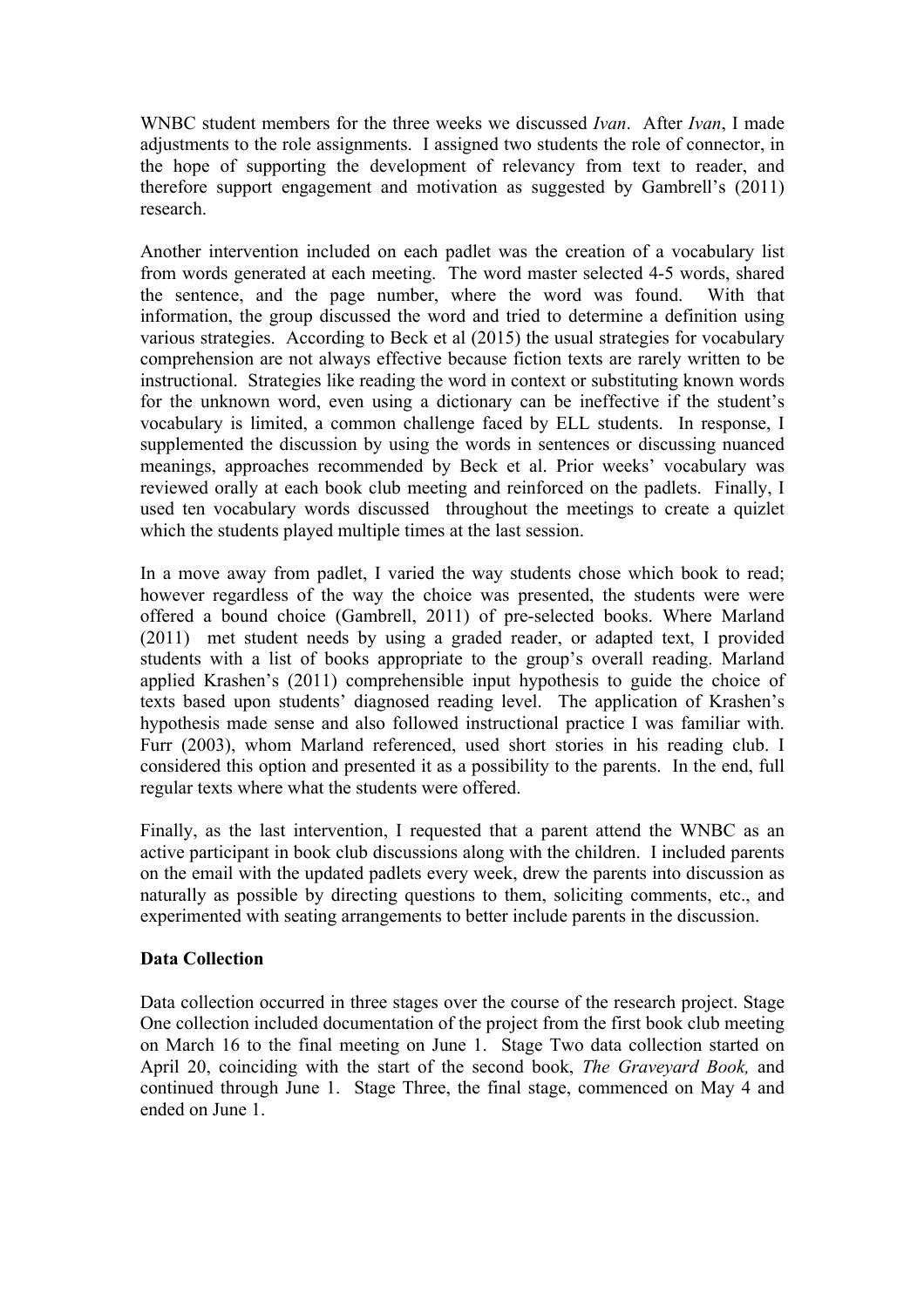#### **Stage One: March 16 to June 1st**

### **Personal reflections**

As a researcher I used two different avenues to record the project's evolution and as well as reflect on the overall process. One avenue was a research journal (sample page, Appendix B) and the other a digital learning community online, my 777 research cohort. The writing in the research journal initially started as an attempt at having both a "just the facts" written record of each meeting, followed by a section to record surprising developments (eg: a student lost a discussion journal!), questions (eg: How can I make this process \_\_\_\_\_?), and personal feelings (eg: Wow, that was a super discussion tonight, we shared stories about \_\_\_\_\_\_\_). Over time, I also started to draw diagrams of the meeting space to enrich the collection of data by documenting the evenings' sitting arrangements. The journal became the central record from which I drew evidence because of the variety of information it contained. The journal also included primary information about the creation of the book-club and contained the only record of notes from conversations with the organizing parent for the book club. Finally, it provided a place to capture impressions of and thoughts about each the book club meeting. I usually wrote the same evening immediately after the book club.

The online discussion board provided a structured, incremental look at the overall process through responses to questions posted each week, receiving and giving feedback. The posts offered an initial opportunity to analyze my own thoughts about the process.

#### **Student journals**

From the beginning of the WNBC, the students independently created notebooks for their roles, then arranged to rotate them. (sample pages, Appendix C) The students shared their notebooks with me on request. I collected samples of these notebooks as artifacts to show the level of preparation the student engaged in as an example of their motivation.

#### **Stage Two: April 20 to June 1st**

#### **Observation records**

About midway through the project, I rediscovered book club observation forms created by the ISE fifth grade team for recording student actions during book club, including vocabulary usage as well as interactions between participants. I adapted the observation forms for this project by adding an additional observations row. (Appendix D) I initially thought to use the form during the book club. I had thought my role would be more of a facilitator entailing more observation and subtle direct intervention to support group discussion. I was much more involved in the discussion than I anticipated I would be, as a result I used the observation form as a starting point to the journaling process after each meeting. The observation form forced my reflections about the evening to be more focused on the types of behaviors typical in a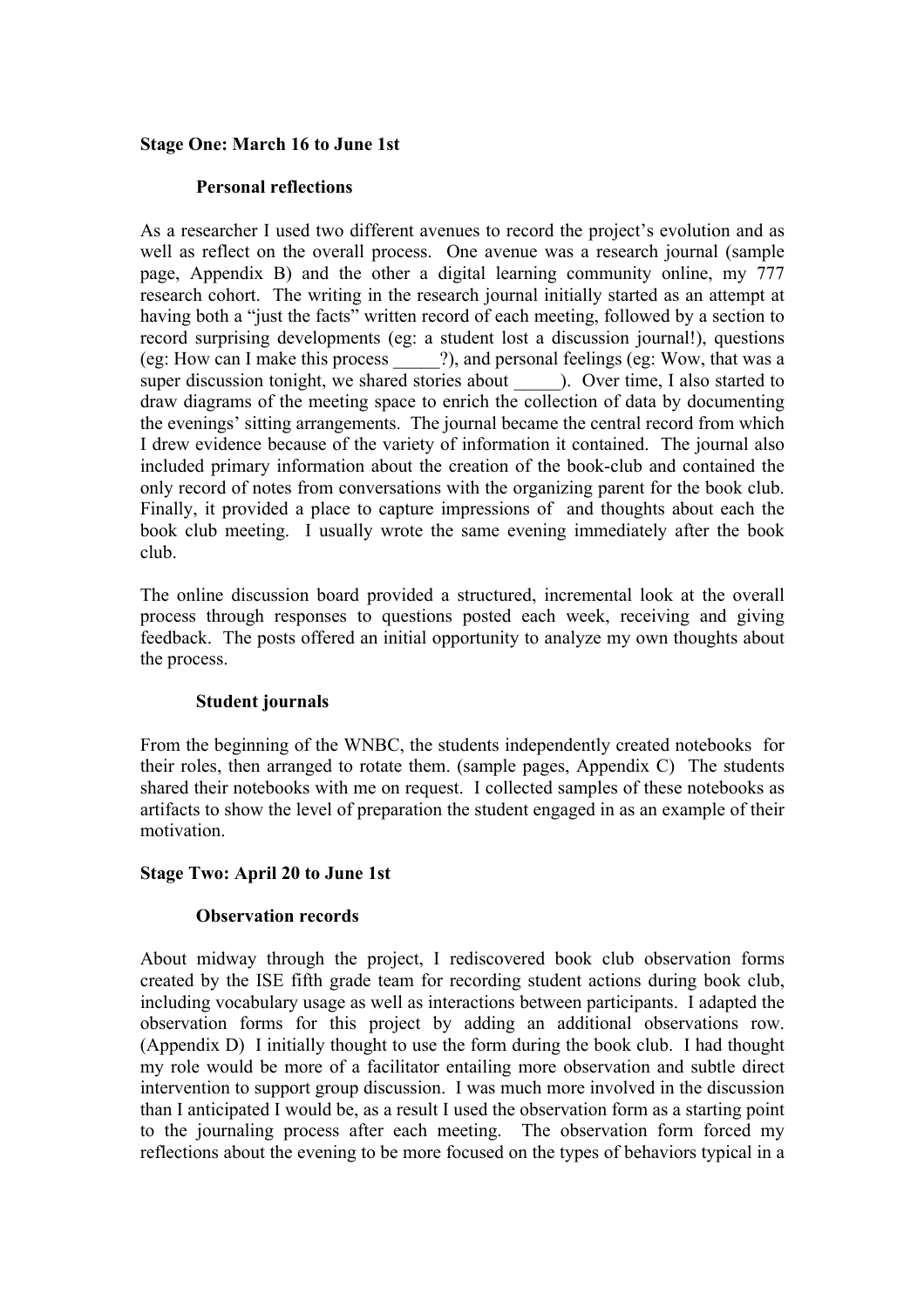book club and assisted me in making more detailed reflections about each meeting.

## **Stage Three May 4th to June 1st:**

## **Student Reading Surveys**

The Reading Survey was created and emailed to the five WNBC students using Google forms. (Student Survey Questions, Appendix E) The survey contained questions taken taken from Malloy et al's (2013) Motivation to Read Profile (MRP-R) and was meant to be the primary data collection tool to gather information the student's attitudes towards reading and activities around reading including questions about self perceptions of reading abilities and the ability to discuss books with others. I thought the information in this survey would be useful as a baseline measure of individual motivation which could be used as a predictor of success or challenge with book club activities. One student responded almost immediately. The following week, I resent the survey to the others who had not completed the survey. Four of the five students completed the survey, however the responses of one student were not saved on the form and I was not able to retrieve his data. In the end three students responses were recorded. One of the sixth graders did not respond to email or inperson requests to complete the survey.

### **Individual Student Interviews**

Questions for the students were prepared ahead of time and served to supplement the data collected through the electronic student motivation questionnaire. (student interview questions, Appendix F) Individual student interviews were conducted between May 22 and June 1st. The list of questions was a general reflection of their book club experience as well as a collection of suggestions for general improvement. I met with students either during a break from instruction on campus or around a book club meeting. The interview protocol I followed was: I asked the student, they responded, their responses were recorded. I repeated questions as needed.

## **Parent's Survey**

The questionnaire included questions to gather information about the parents' feelings about the book club, their feelings about their child's participation, and questions about the types of interactions they engaged in with their child around the books. (Parent Survey Questions, Appendix G) The number of questions on the survey was limited because I asked for short answers rather than providing answer choices. The form was sent to parents via the most up to date email address I knew. Three parents completed the survey.

## **Conclusions**

The primary finding of the project highlights the opportunity for parents to engage in discussion of unique topics with their children. Other notable findings included: the rise of conflicts between parent and child around expectations; children change in order to accommodate and fulfill the parent expectations, sometimes adhering to the spirit of the expectations and sometimes to the letter of the expectations; parent's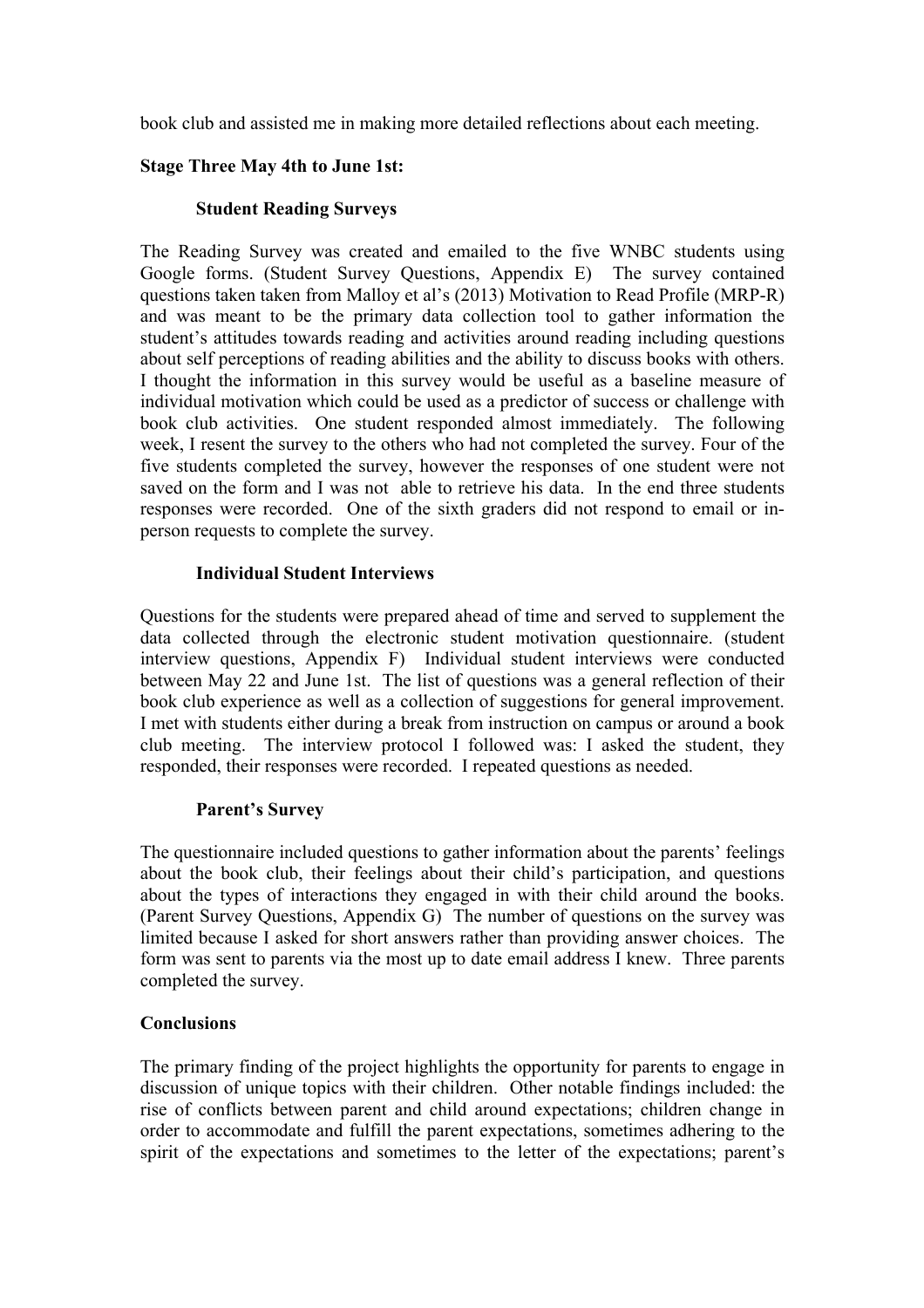active participation supported the development of all children by recognizing positive trends in the group as well as negative trends in the group; and finally, parent's active participation supported the overall organization of the group, from recruitment to attendance to positive attitude consistency. Of the themes I identified, the promise of deep discussions in the book club best exemplified the high point of the project, was the most motivational and empowering piece, reached despite the challenges different individuals faced.

In a review of parent survey responses, discussing ideas was a common answer to a question asking about hopes for their children as outcomes of book club participation (Parent Survey, May 2016). Students' responses mirrored the parents' responses. In individual interviews, Hae-il shared he enjoyed, "discussing...debating" and Sung-Yong agreed stating, "sharing different ideas" as the best part of book club (Student interviews, May 2016). The common mindset expressed in the answers was exemplified by the participation of parents and children in conversations on topics such as "satisfaction with life" (Ivan padlet) to "fulfilling promises" (Ivan padlet) within the first few weeks of book club. The specificity of the topics was directly related to the content of the books. Without attending the book club, the topic would probably not have been discussed. A uniquely poignant conversation, which was perhaps the most personal to each of the kids, was when their moms shared the origin of their child's name. Some of the children knew the origin of their name, while for others the story was new. In the professional online learning community, I recorded this reflection:

...at one point, the discussion turned to highlight how the character had one name "Mud," and the naming process. The kids each expressed their ideas about how they were named and then, because most of the kid's mother's were present, they naturally became part of the conversation as they shared how each child was named...for each child the naming story was different. (Blackboard post, March 31)

The opportunity for the children to hear the story of their naming created an atmosphere in the discussion that was charged with a sense of pride and various emotions as the parents spoke. The meeting ended on a particularly happy note.

At other meetings, the parent/child interactions with the content of books elicited other responses around a topic based upon the book content. The interactions between Nobody Owens and Scarlett, his only human friend, introduced the topic of absolute honesty and some students shared instances of telling the truth, but not being believed. Some students shared their circumstances with brave frankness others remained silent (Journal, April 20). When we read *Tuck Everlasting*, a student's question about Winnie's decision to pour the vial of magic water on a toad, rather than drink it and gain eternal life, divided the students in the class into two opinion camps. I asked the parents to remain neutral, explaining they would judge the arguments. Each camp presented their positions to the parent panel, provided rebuttals and answered questions (Journal, May 25). All of these types of interactions are examples of uncommon parent/child interactions that occurred in the unique context of a topic in book club.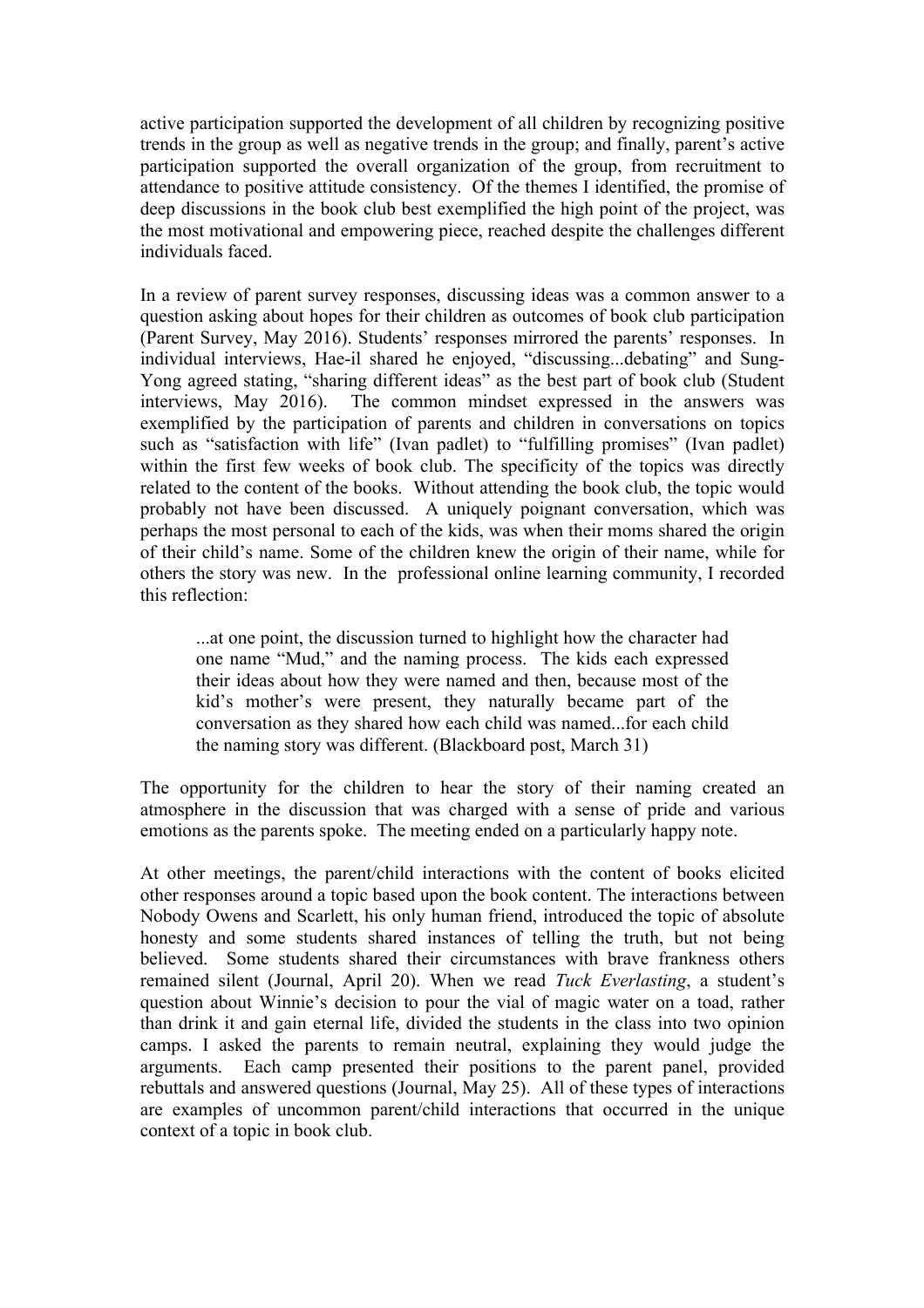Parent support of children's conversation was not accomplished with ease by all parents. A trend in the responses on the parent survey illustrates the attempts to support their child at two different levels. One level was direct conversation after reading the book: "I try to motivate him in order to complete reading while read book together and talk about contents each other." This response was a little surprising to me because of use of the word "motivate." As I reflected on this response, I found myself relating the parent's plight to my own, with my son, who was also a participant in the WNBC. I too would ask him about the reading and if he hadn't finished would encourage him to finish so we could talk about it before book club, particularly around his role. Admittedly, about half the time, his response would be less than positive particularly if my inquiries were ill-timed and competed with demands on his time for his "real homework" (Personal Interaction, May 2016). This personal experience had a grounding effect on my understanding and expectations about motivation and reminded me of the "fun" this was supposed to be. My attempts at motivating my own child met with mixed results, illustrating the possible challenges other parent/child pairs could encounter.

The other level of support attempted was the reading of the book with limited ability to discuss it in English: "I tried to read the book and ask about the story, but my English isn't enough good to talk about it" (Parent Survey, May 2016). What surprises me about this response is that the parent did not address attempts to discuss the book in Korean. Because I do not have any further information, I can only conjecture as to why. One idea that might offer an explanation is the difficulty of translating the text from one language to another. Although there are text translators, I contend that the nuanced meanings and author's voice can be lost in a subpar translation. Another possible explanation is the possibility that the child's understanding of Korean is limited and they do not possess the transferable language skills needed to have a discussion.

The two responses mirrored individual instances when different parents had expressed their concerns unique to their individual situation and supporting their child. In response to the trend, I verbally encouraged the parents to do what they could, and put more effort into updating summaries and questions on each padlet.

The padlet was ineffective as the support I intended it to be, for the parents and the students. I posed the question of the padlet's effectiveness to myself early in the process. But I did not document its usefulness on a survey, rather I note this tendency because of informal data in the form of questions about role assignments and requests for questions to guide or support reading, as well as a simple periodic audits of who had signed into the padlet, responded to question on the padlet, or made posts. These combined trends lead, me to conclude that the padlet was not the support I had intended it to be. My conclusion was further supported by a parent's suggestion for improvement: "give and share some query and question" (Parent Survey, May 2016).

## **Implications**

At the end of reviewing the process and the findings a few truths are apparent to me: Based upon the data, students' opportunities for unique interactions with literature was impacted by the presence of the parents because of the personalized nature of the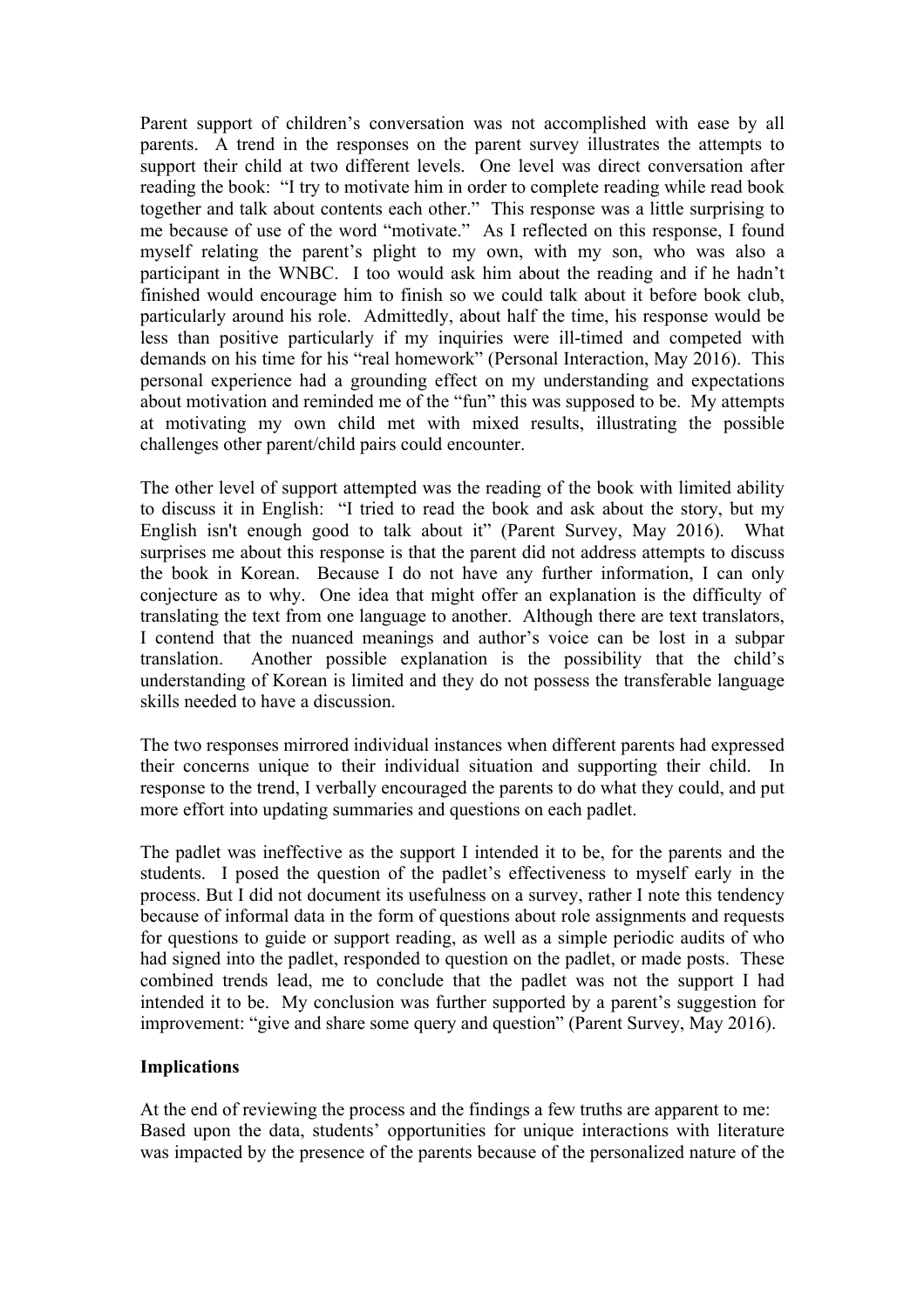connections. As a result of the unique interactions, the children found relevancy in reading and their persistence increased. A student who stated, "I hate reading in any language!" (Classroom conversation, Spring 2016) shared, " I finished 4 English books, the most I have ever read. I am proud, my mother is proud." (Student interview, May 2016) In a conversation on celebration night at the club's final meeting, his mother beamed as she confirmed he would continue in book club because he finished more books than he ever had (June, 2016). Parent involvement affected the children positively.

The participants' interests demonstrated in various discussions were examples of two of Gambrell's (2011) seven rules of engagement, those of relevancy and opportunities for social engagement. Without parent involvement, the conversations would not have had the same quality of meaning for the children. The WNBC with parent participation will start again with the beginning of the new school year; as a teacher I can facilitate that discussion, and support student motivation by identifying or designing more ways for the whole group to continue finding relevancy in reading.

A related finding in the data suggested that parents attempted to be involved but met obstacles. The intervention I used was ineffective for the intent for which it was designed and only successful in specific cases. The use of the Padlets was successful when used in class as a resource, but not as an organizational tool. Its ineffectiveness was proven by the number of WNBC members who signed into each book padlet, usually only one or two, aside from myself. To be successful, the use of the padlet by members needs to fulfill a driving need, such accessing the audio book. Bromley (2014) described a number of ways to use digital media for cooperative activities in literature circles. I initially started to use Padlet as a simple organizational tool, but I found a needed to have a simple, collaborative, communication platform to share information between each meeting. The students were familiar with Padlet so I thought it would be an appropriate tool. In class, Padlets were useful as a resource point for specific needs, such as an audiobook version of the text. However, without explicit reference or need, the support was ineffective. This implies the need for planning more meaningful use of the platform within the club meeting time and training the group to use the resource. As an organizational or record keeping tool, the platform was valuable to me. Having a digital board provided me a space on which to gather resources as well as to create a visual reminder of the overall progress and development of the book discussions and roles for the students.

I considered a number of other questions as I thought through the implications of the study, many related to parents: What if I knew more about each parent participant and developed activities with their talents in mind? What if I trained the parents about the roles I attempted to use in book club? What if parents also took on a role in the discussion and partnered with their student to fulfill a role? Others related to the students: What would happen if the group was not primarily Korean but more culturally diverse? What if the group also included girls? If I reviewed the intent of each role with the students and practiced, would more challenging texts then become more accessible? Within the context and constraints of the study and given the short period of time, the simple focus on parent participation and its impact on student motivation was sufficient.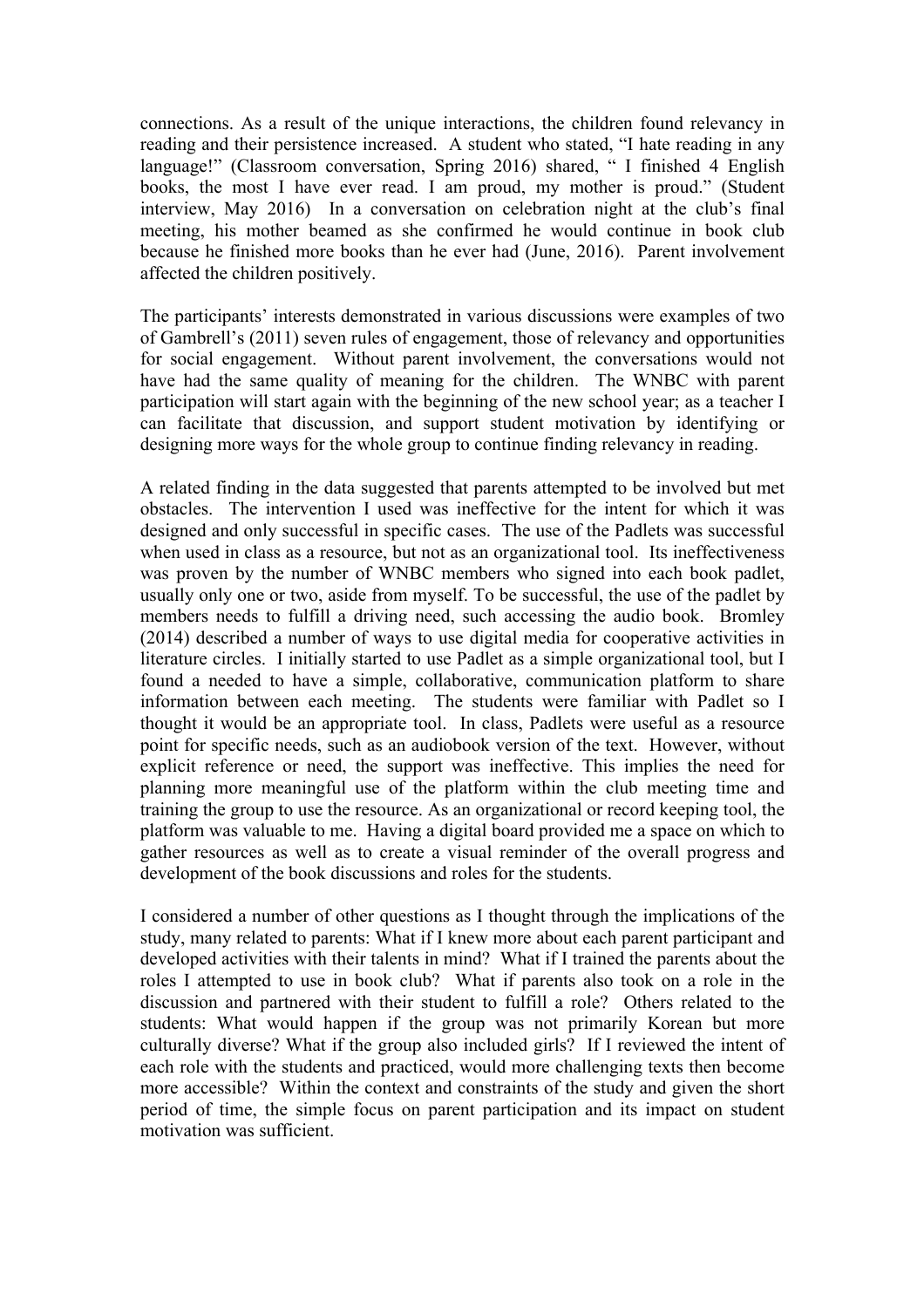And finally, as I examined the evidence, the patterns I discussed emerged, but so did the need to address an overarching question, that of what actually happens when parents are the classroom. Research emphasizes the importance of parent involvement and parent knowledge to support students. As a teacher, when this opportunity came, I entered into it with rose colored glasses or a romanticised view of the possibilities; based upon my own prior experiences in a book club, I even baked cookies! However, over the weeks of the club, I started to notice a change in my interactions with parents, particularly the parent spokesperson. We shared a mutual enthusiasm of reading, and as we were both starting book clubs, we shared information, resources and observations. Our relationship changed from one I was familiar with, teacher/parent, to one that I had not expected: collaborators.

I questioned myself and as I reflected on this project, I found myself also developing different relationships with each parent, though not all to the same degree. This development of a different relationship with parents was a natural outcome of sharing experiences. It seems obvious at this point, but as I entered into the project, I have to admit my mind and ideas were focused on the students, with little acknowledgement of the impact of active parent participation on my role within the book club. Although I did not fully realize it until I analyzed the data, the overarching theme that emerged, with parents as active participants alongside their children in a book club, is that a book club has the potential to become a collaborative effort between the parent group and the teacher for the benefit of students.

Parent support is powerful, and when we are in a position to include parents, we have to make the decision to move forward or not. If we decide to move forward, we must keep in mind a few points: communication is extremely important; share expectations; share concerns; and share resources. As you share, keep in mind, you continue to be in a position of power and responsibility because you are still working with students thus confidentiality applies more than ever. Keep in mind that there are underlying assumptions, motivations and expectations each stakeholder brings to the collaboration. Ultimately, the practitioner who decided to include parents must make efforts to continue to build this collaborative relationship slowly and carefully.

#### **Acknowledgements**

This project could not have come to fruition without the explicit permission of each of the participants. A sincere thanks to each of the moms and students who participated. A special thanks to my son, Michael for his participation and honest feedback even when I was not ready to hear it. My husband, Matthew for his time proof-reading and questioning, and patience. And finally, thank you, to my 777 cohort and Dr. Beverly Shaklee.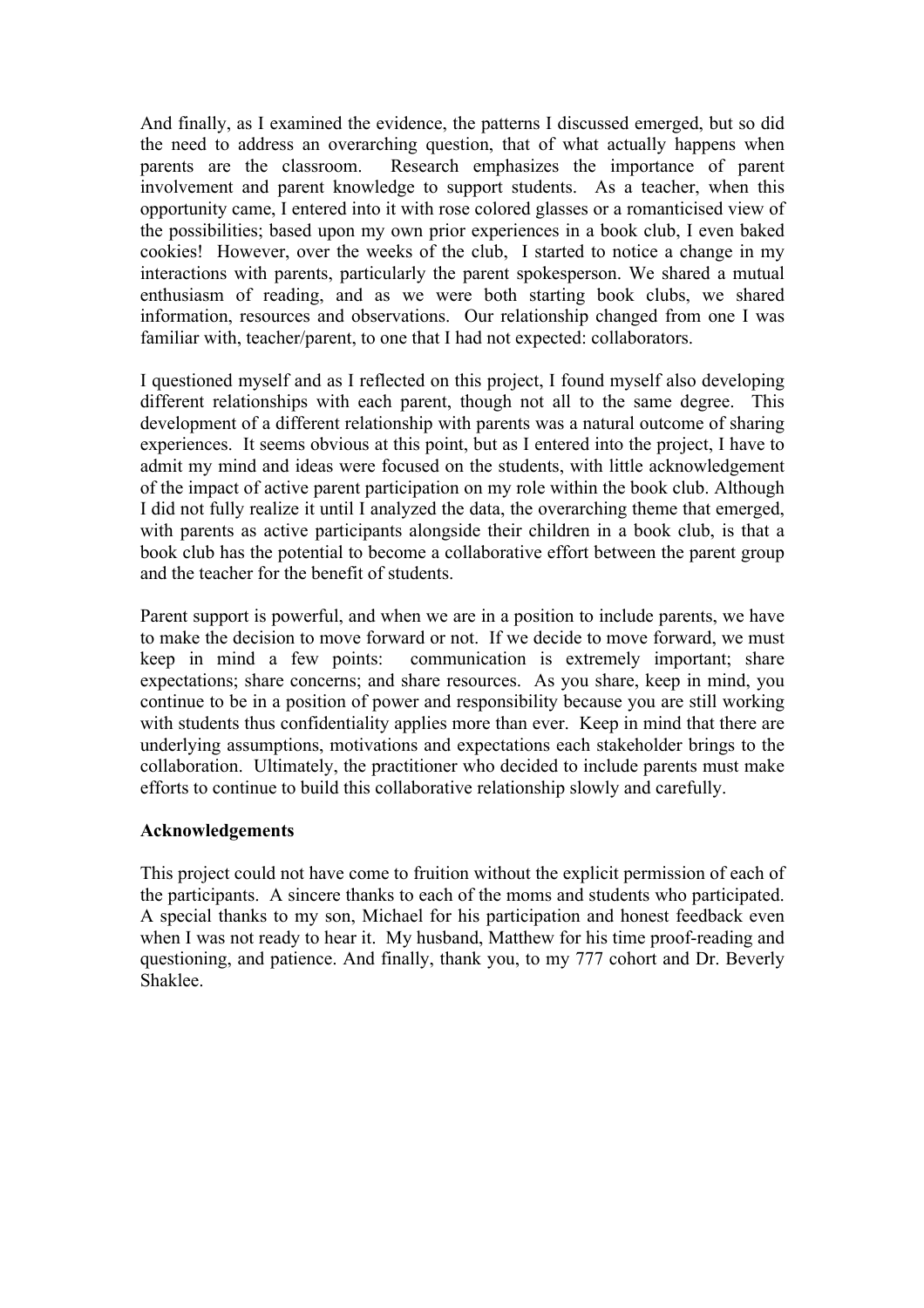#### **References**

Applegate, K. (2011). *The one and only Ivan*. [Kindle edition] Retrieved from Amazon.com

Bromley, K., Faughnan, M., Ham, S., Miller, M., Armstrong, T., Crandall, C., et al. (2014). Literature Circles Go Digital. *The Reading Teacher*, 68(3), 229-236.

Furr, M. (2003). Why and how to use EFL literature circles. Retrieved June 27, 2016 from http://www.eflliteraturecircles.com

Furr, M. (2004). Literature circles for the EFL classroom. *Proceedings of the 2003 TESOL Arabia Conference.*

Gambrell, L. B. (2011). Seven rules of engagement: What's most important to know about motivation to read. *The Reading Teacher*, 65(3), 172-178.

Herrera, S. G., Perez, D. R, & Escamilla, K. (2015). *Teaching reading to English language learners, Differentiated literacies* (2nd ed). Boston, MA: Pearson Education, Inc.

Ireton, H. (2008). Assessment: Appreciating Children's Development Using Parents' and Teachers' Observations. Retrieved June 27, 2016 from http://www.earlychildhoodnews.com/earlychildhood/article\_view.aspx?ArticleID=10

Ivey, G. (2014). The social side of engaged reading for young adolescents. *The Reading Teacher*, 68(3), 165-171.

Kim, Y & Snow, C. E. (2009). Text Modification Enhancing English Language Learners' Reading Comprehension. In E. H. Heibert & M. Sailors (Eds.), *Finding the Right Texts: What works for beginning and struggling readers.* New York, NY: The Guilford Press.

Korman, G. (2013). "Guy Reader" Is Not an Oxymoron. *The Reading Teacher*, 67(3), 164-168.

Malloy, J. A., Marinak, B. A., Gambrell, L. B., & Mazzoni, S. A. (2013). Assessing motivation to read. *The Reading Teacher*, 67(4), 273-282.

Marland, H. (2011). Lessons learned while managing my first book club. *Studies in Self-Access Learning Journal*, 2(1), 32-38.

Moats, L.C. (2010). *Speech to print: Language essentials for teachers.* Baltimore, MD: Paul H. Brooks Publishing Co.